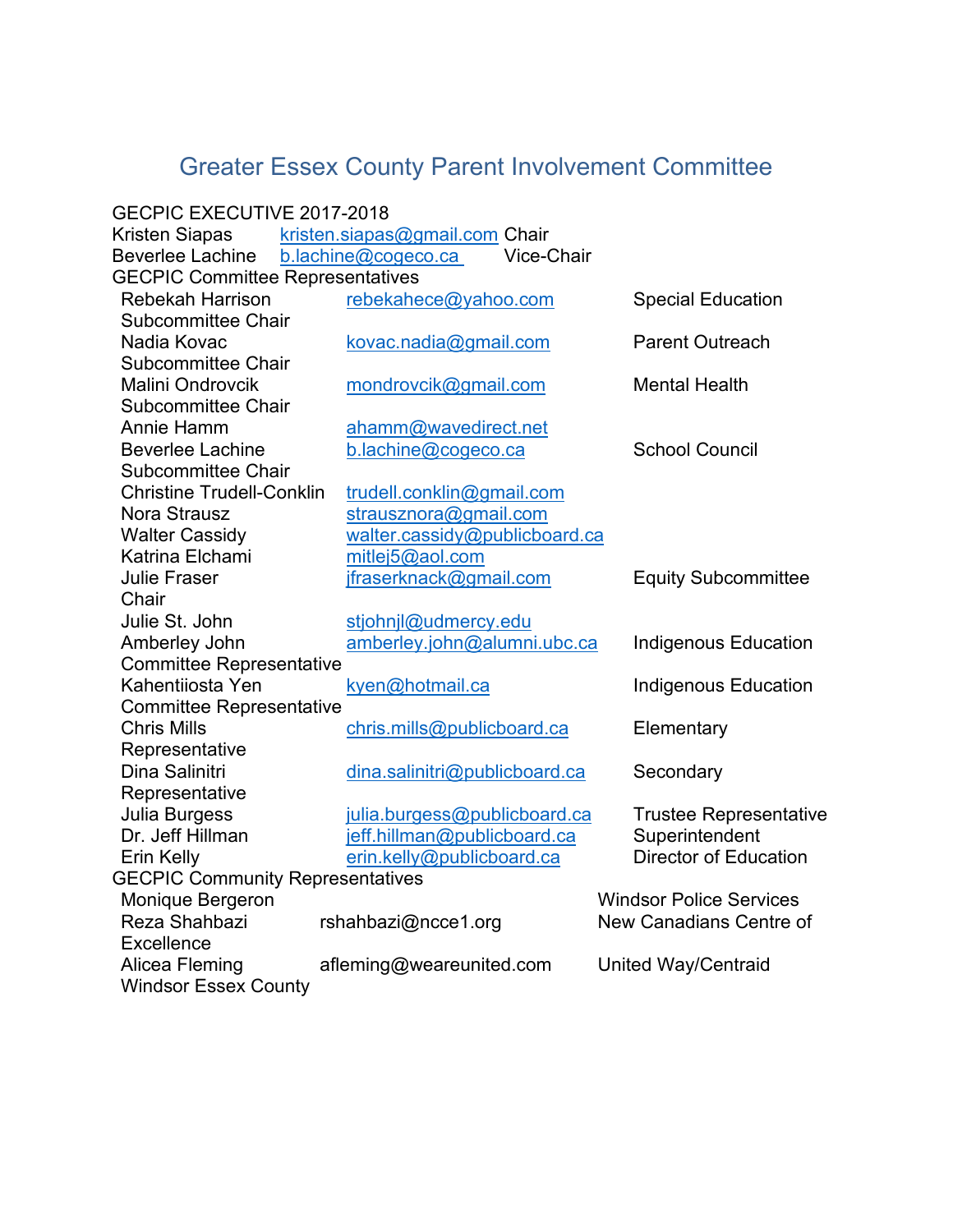## Greater Essex County Parent Involvement Committee (GECPIC)

Meetings for 2017-2018

Time: 7:00pm Location: Published with each agenda

Tuesday, October 24, 2017 - Board Office 451 Park St. W., Windsor Tuesday, November 28, 2017 - Tecumseh Vista Academy 11665 Shields St., Tecumseh Tuesday, January 23, 2018 – Talbot Trail Public School 4000 Ducharme St., Windsor Tuesday, February 28, 2018 – Leamington District Secondary School 80 Oak St. West, Leamington Tuesday, March 28, 2018 – Walkerville C.i. 2100 Richmond St., Windsor Tuesday, May 22, 2018 – Massey Secondary School

1800 Liberty St., Windsor

General Meeting Details:

October 24, 2017

- Review of GECPIC Policy and Regulation
	- o Mr. Hillman provided an explanation on the transition/implementation of the new policy/regulations and by-laws.
- Decision: GECPIC Executive selection process (Chair and Vice Chair)
	- o Decision to hold Executive selection (vote) at this meeting.
- EDSBY our GECDSB sharing platform: Shelley Hudson
	- o A presentation on how to navigate on Edsby took place. Presentation will be provided on-line along with FAQ's for setting up Edsby

November 28, 2017

- **Presentation: Rachel Olivero, GECDSB Diversity Officer** 
	- o How do we approach diversity within our school communities?
- Report on People for Education Conference
	- o Rebekah Harrison and Katrina Elchami were able to attend the P4E Conference and bring back what they learned to share with the group
- Discussion: Identifying Barriers
	- o Exercise: Prioritizing the barriers facing the parents and families of GECDSB in order to aid with GECPIC planning
- Establishing Sub-Committees
	- o GECPIC Established subcommittees in the following areas
		- Mental Health
		- Special Education
		- Parent Outreach
		- **Equity and Social Investment**
		- Parent Education
		- **School Council**
		- By-Laws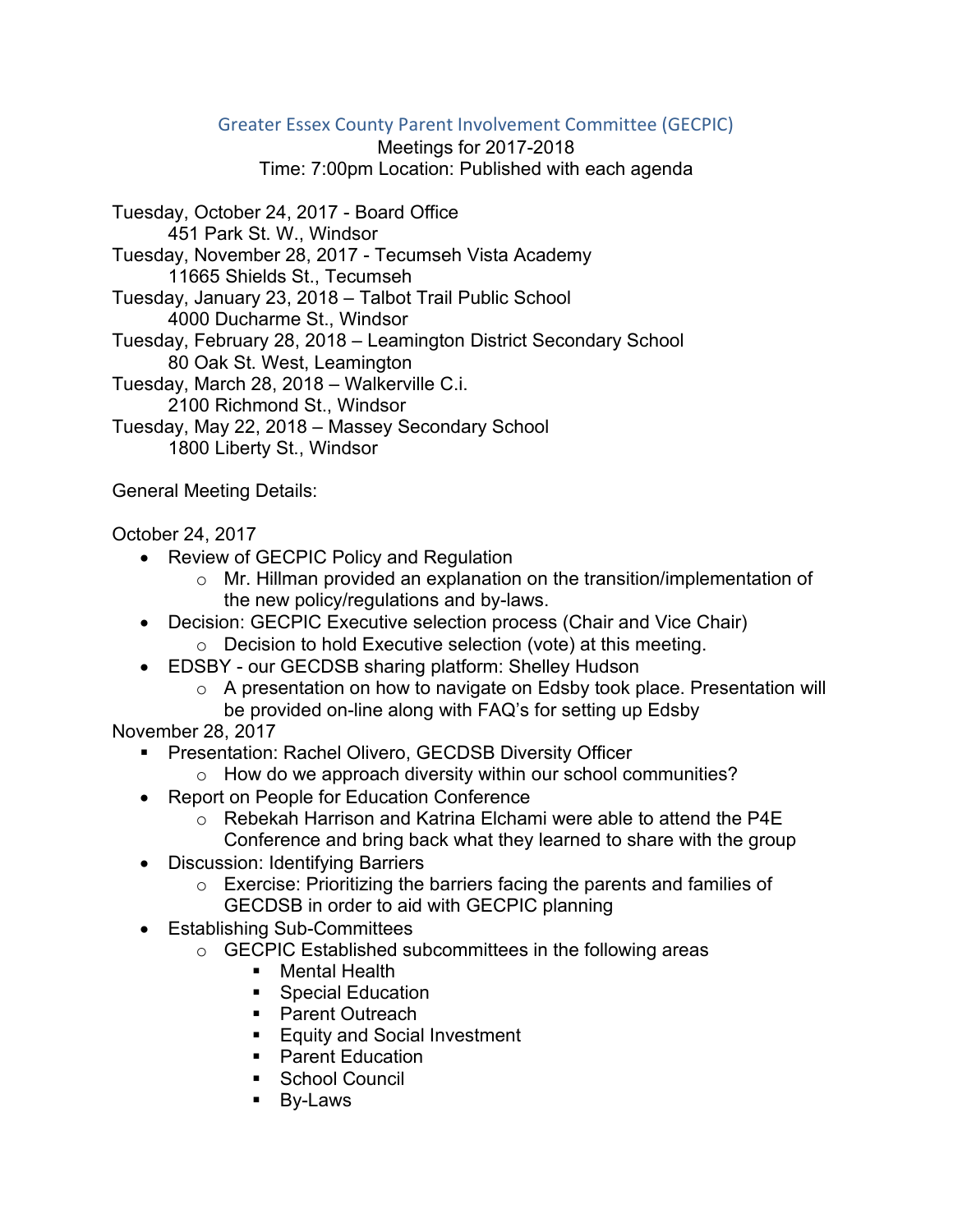**E.** Library Card Challenge

January 23, 2018

- **Presentation: Christine Rideout-Arkell, Windsor Public Library**
- **Establishing Subcommittees exercise** 
	- o Subcommittees were sent into breakout sessions to help make connections and start a conversation about structure and activities going forward

February 28, 2018

- **Presentation: Alicea Fleming, United Way** 
	- o Alicea highlighted the most recent information available to us regarding the work of the United Way in the more vulnerable communities of Windsor-Essex and how poverty and inequity impact our students

March 28, 2018

- School Calendar 2018-2019
- **Discussion: GECPIC Elections and By-Laws**

May 22, 2018

- Diversity Training, Julie Leadbetter, Windsor Pride
	- $\circ$  Discussed the potential for diversity training in our school communities and the value of recognizing diversity

## NOTES FROM THE CHAIR:

This year GECPIC members faced a number of challenges as we began to grow into our new roles in a newly restructured committee. Firstly, who are we and how do we want to tackle the purpose we have been given: to communicate with the board, to communicate with parents, and to help advise the board in ways to engage with parents and break down the barriers to parent involvement? It's a tall order for the most experienced members of our board and our community – and who are we to take on this task?

Luckily, our parents are not alone. We had excellent partners from the community, Windsor Police, the New Canadian Centre for Excellence, and the United Way, who helped to advise us. We had leadership from Superintendent Jeff Hillman, whose work was an integral part of navigating the structures that already exist within the board. And we had the inspiration of our Trustee rep Julia Burgess, who never failed to come to meetings with enthusiasm and dedication, brimming with ideas and support for our subcommittees. We were also, of course, grateful to our parent members, many of them serving for their very first year on the committee. They arrived with an incredible amount of energy and enthusiasm, and a drive to make wonderful things happen within our board.